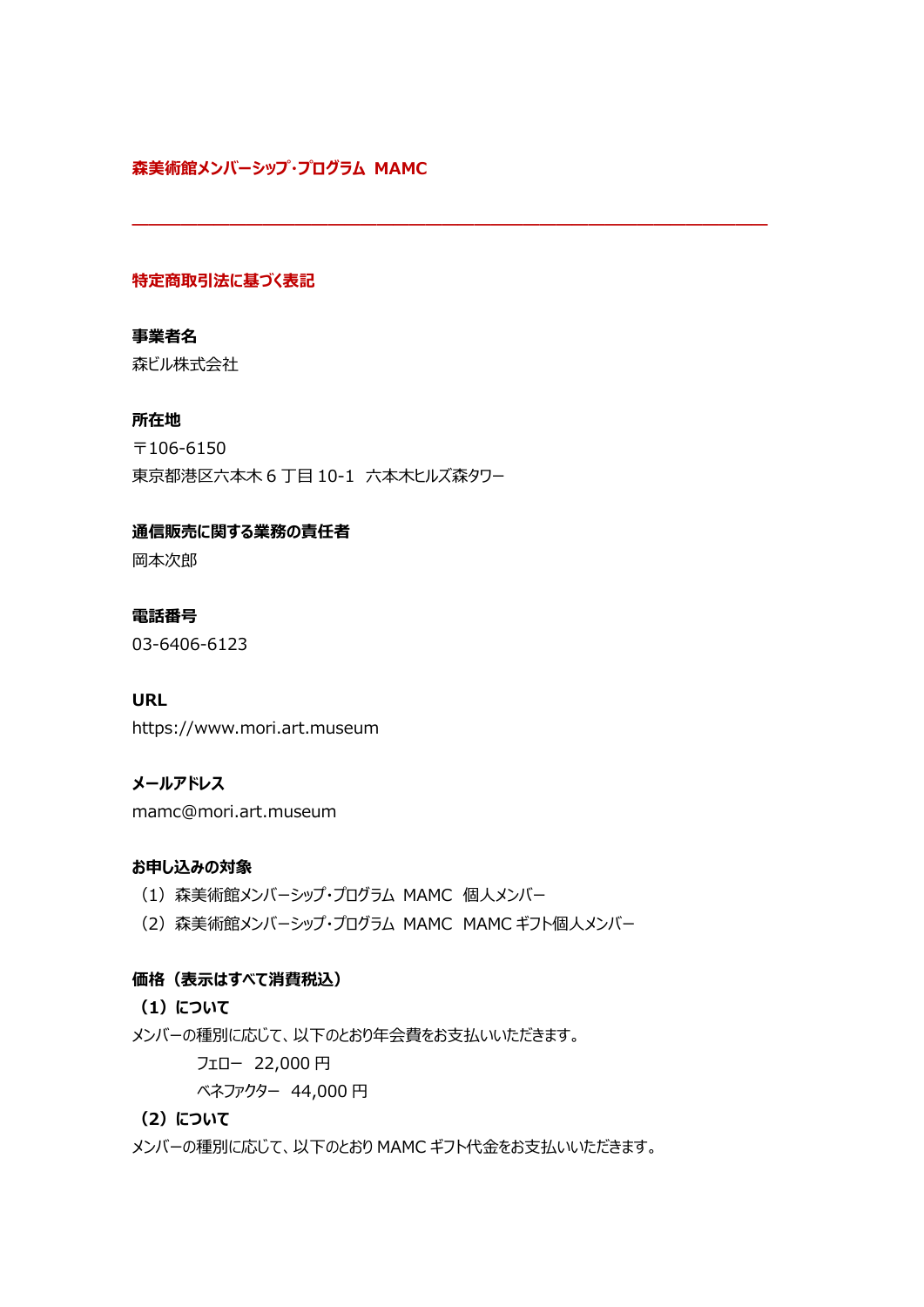フェロー 24,500 円

ベネファクター 46,500 円

#### **お支払いの時期および方法**

お申し込み時にクレジットカード(Visa・MasterCard・JCB・AMEX・Diners Club)によりお支払いい ただきます。

**※(2)について**

支払い後 MAMC ギフトが送付されます。その発行日から 6 カ月に限りメンバー登録が可能です。

#### **上記以外にご負担いただく金銭**

メンバー特典に含まれる以下のイベントに参加される方に、別途ご案内する参加費用をご負担いただきま す。

フェローメンバー

・MAMC アニュアルカクテルパーティー参加費用(年 1 回実施。参加費用は開催毎にご案内) ベネファクターメンバー

・MAMC アニュアルカクテルパーティー参加費用(年 1 回実施。参加費用は開催毎にご案内)

#### **入会期間**

**(1)について**

入会希望者が所定の手続きを完了したと弊社が認め、かつ弊社が年会費の入金を確認した日から起 算して 1 年間(ただし、入会手続き完了日が月の中途である場合には、その 1 年後の日の属する月の 末日までとします。)とします。

**退会︓** 入会期間中に中途退会することはできません。弊社からの E-mail による入会期間の更新につ いての通知受領後、別途弊社が定める期間内に更新をしない旨の手続を行った場合には、入会期間 の満了をもって退会することとなります。一度支払われた年会費は、理由のいかんを問わず返還しないも のとします。

**(2)について**

入会希望者が所定の手続きを完了したと弊社が認めた日から起算して 1 年間(ただし、入会手続き完 了日が月の中途である場合には、その 1 年後の日の属する月の末日までとします。)とします。 **退会: 上記 (1) と同じ。** 

#### **メンバーカード、メンバー特典のお届け時期**

**(1)について**

年会費お支払い完了後 1 週間以内に発送いたします。

**(2)について**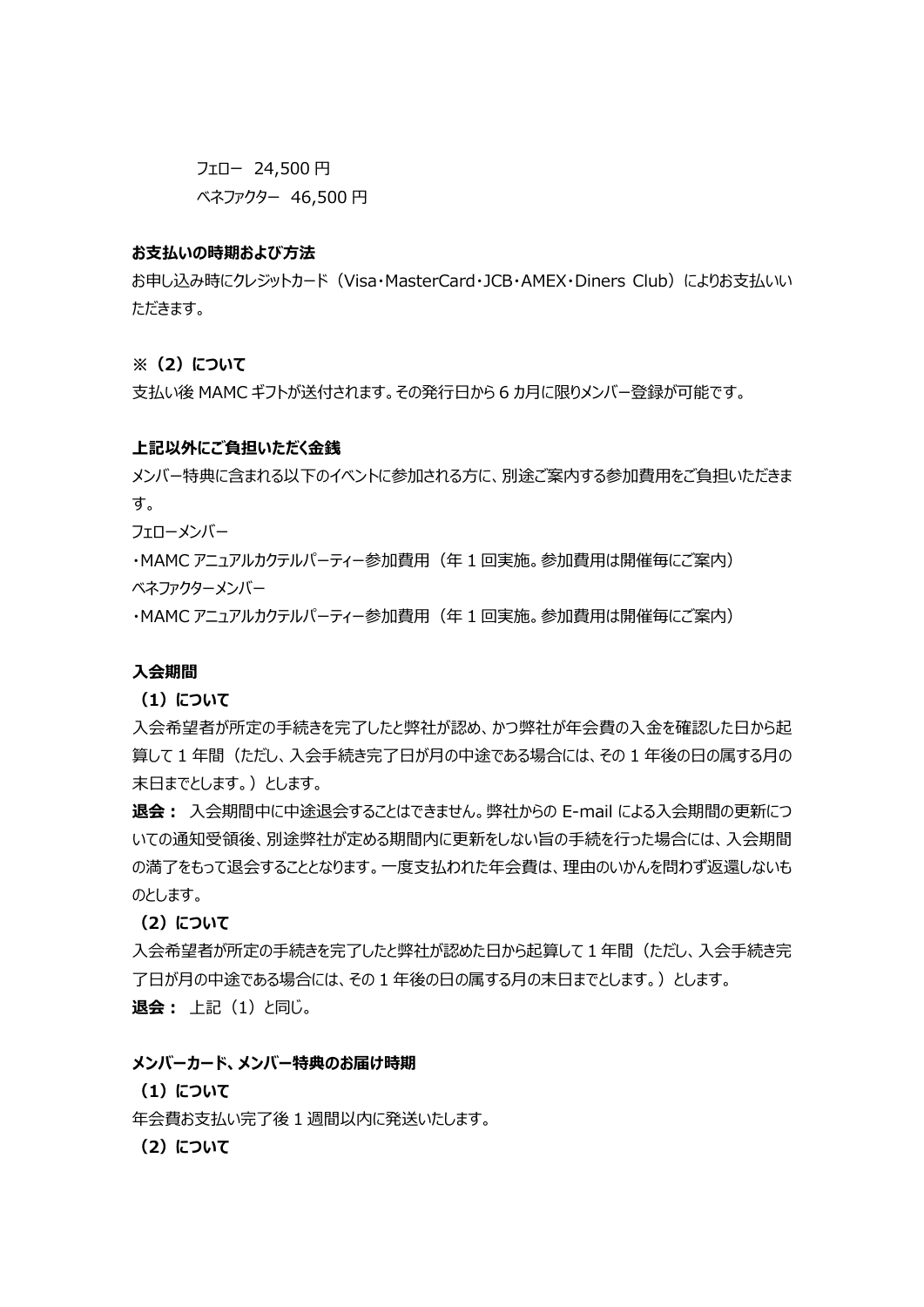メンバー登録完了後 1 週間以内に発送をいたします。

#### **メンバーカード、メンバー特典の送料**

すべて弊社負担とさせていただきます。

# **解除・返品**

お申し込み完了後の解除、取消し、返品等はできません。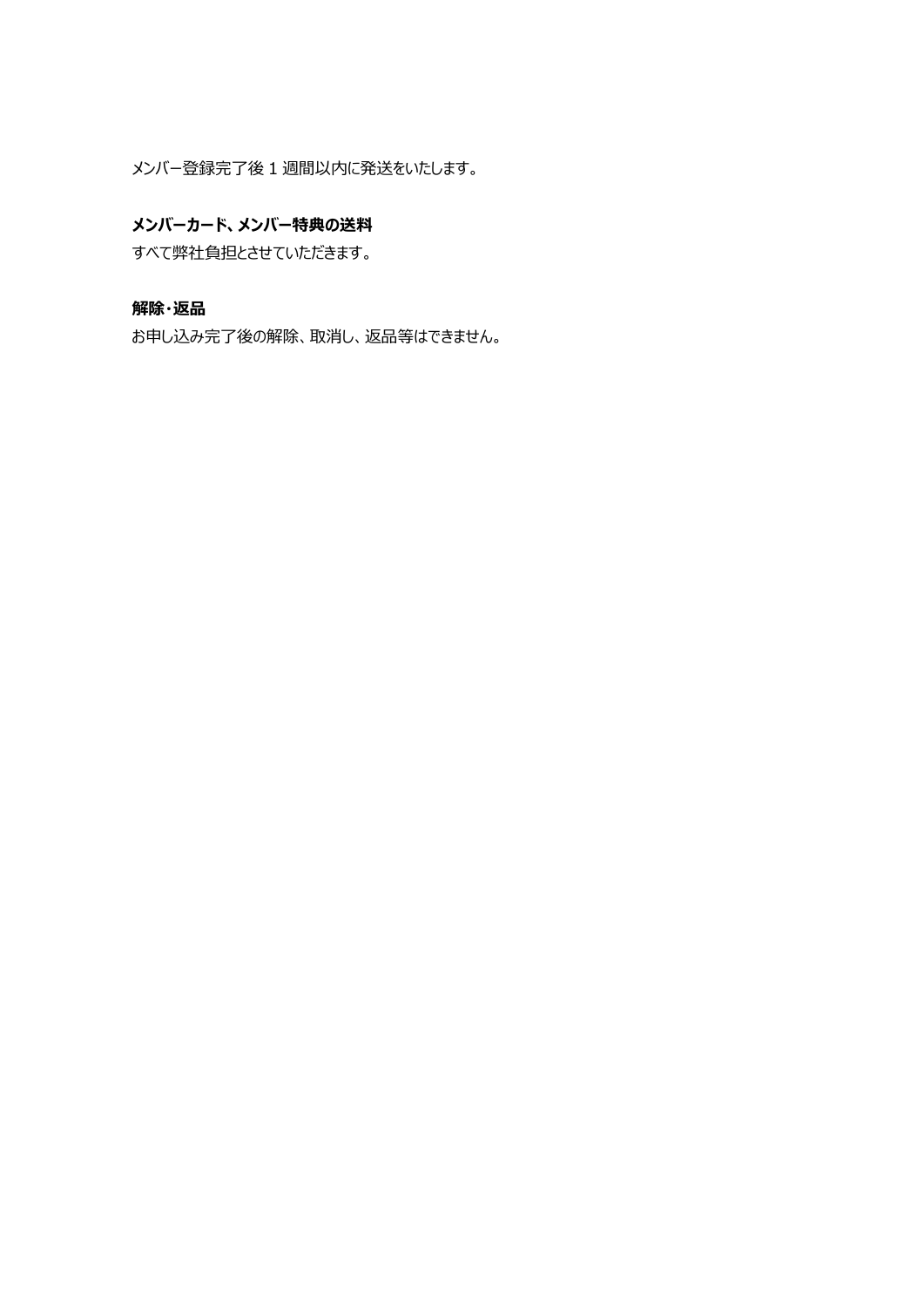# **Individual Member of MAMC, Mori Art Museum Membership Program**

### **Notification in Accordance with the Act on Specified Commercial Transactions**

**―――――――――――――――――――――――――――――――――――――――**

**Name of Seller** Mori Building Co., Ltd.

#### **Location**

Roppongi Hills Mori Tower, 10-1 Roppongi 6-chome, Minato-ku, Tokyo 106-6150, Japan

**Operation Director** Okamoto Jiro

**Telephone Number** +81-(0)3-6406-6123

#### **Website Address**

https://www.mori.art.museum

# **E-mail Address**

mamc@mori.art.museum

#### **Objectives of Application**

- (1) Individual member of MAMC, Mori Art Museum Membership Program
- (2) Individual MAMC Gift Member of MAMC, Mori Art Museum Membership Program

### **Selling Prices (Tax included)**

(1) Amounts of required annual fees will vary depending on membership category. Fellow Member 22,000 yen Benefactor Member 44,000 yen

(2) Amounts of required expenses will vary depending on member category. Fellow Member 24,500 yen Benefactor Member 46,500 yen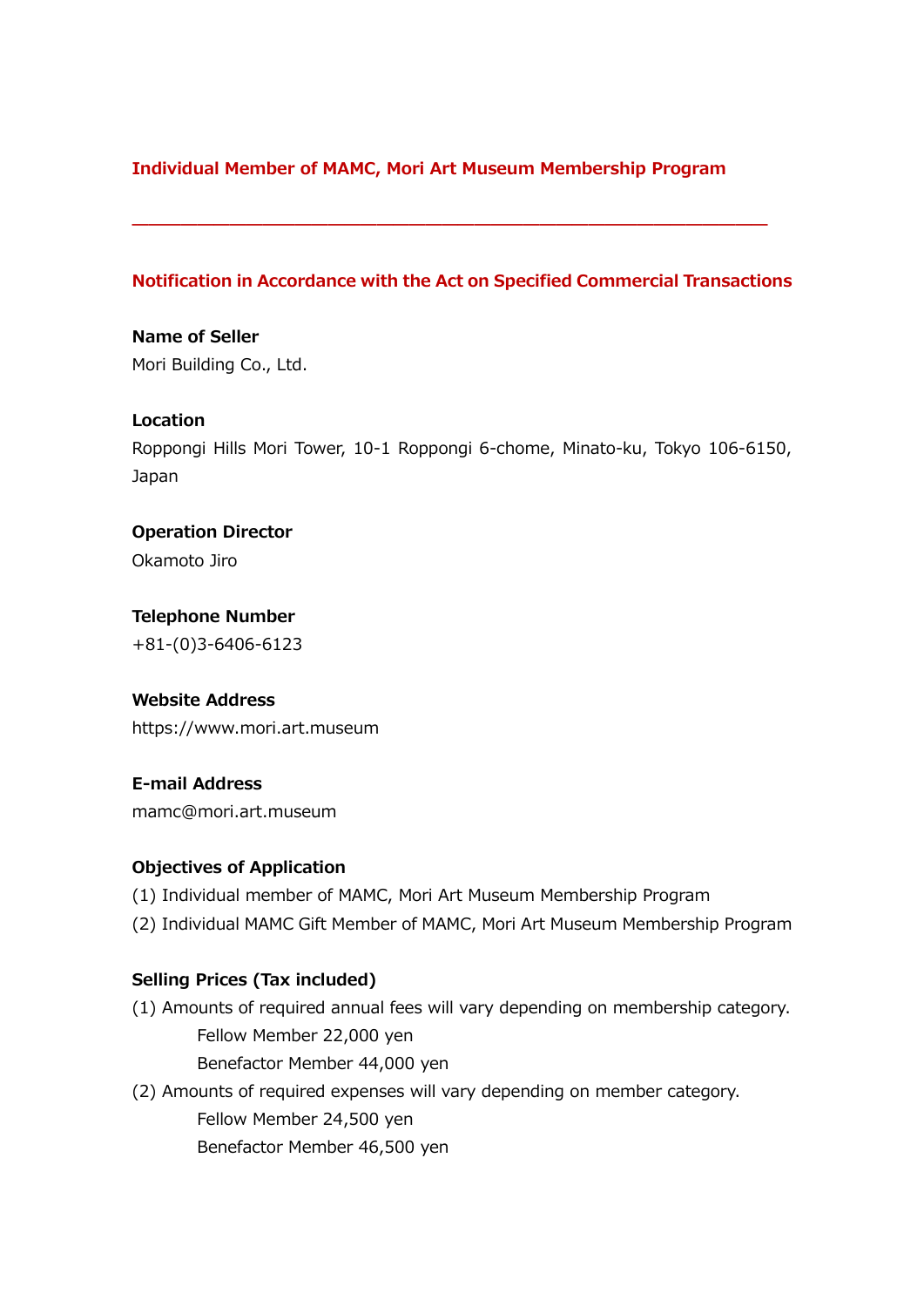### **Timing and Method of Payment**

Visa, MasterCard, JCB, AMEX, Diners Club At the time of application, annual fees shall be paid by credit card.

## **Expenses Required other than Selling Prices**

Extra fees may be charged in case of participating in the following events in both cases  $(1)$  and  $(2)$ Fellow Member ・Participation fee for MAMC Annual Cocktail Party (Held once a year. Participation fee will be announced separately.) Benefactor Member ・Participation fee for MAMC Annual Cocktail Party (Held once a year. Participation fee will be announced separately.) ・Participation fee for MAMC Luncheon (Held once a year. Participation fee will be announced separately.) None for (3).

### **Membership Period**

### **In case of (1)**

The membership period shall commence from the date on which the Operator confirms completion by the Applicant of the required application procedures and its receipt of the annual fee "Application Procedures Completion Date," and continue for one year (or, if the date falls in the middle of the month, the membership period shall end on the last date of the month which includes the day on which one year elapses since the Application Procedures Completion Date).

**Cancellation:** The Member may not withdraw from MAMC during the membership period. If the Member, having received the membership period renewal notice by Email, has subsequently followed the procedures for notifying the Operator that he or she will not renew within the period separately stipulated by the Operator, his or her membership will be cancelled at the end of his or her membership period. The annual fee paid to the Operator will not be refunded for any reason.

# **In case of (2)**

The membership period shall commence from the date on which the Operator confirms completion by the Applicant of the required procedures, and continue for one year (or, if the date falls in the middle of the month, the membership period shall end on the last date of the month which includes the day on which one year